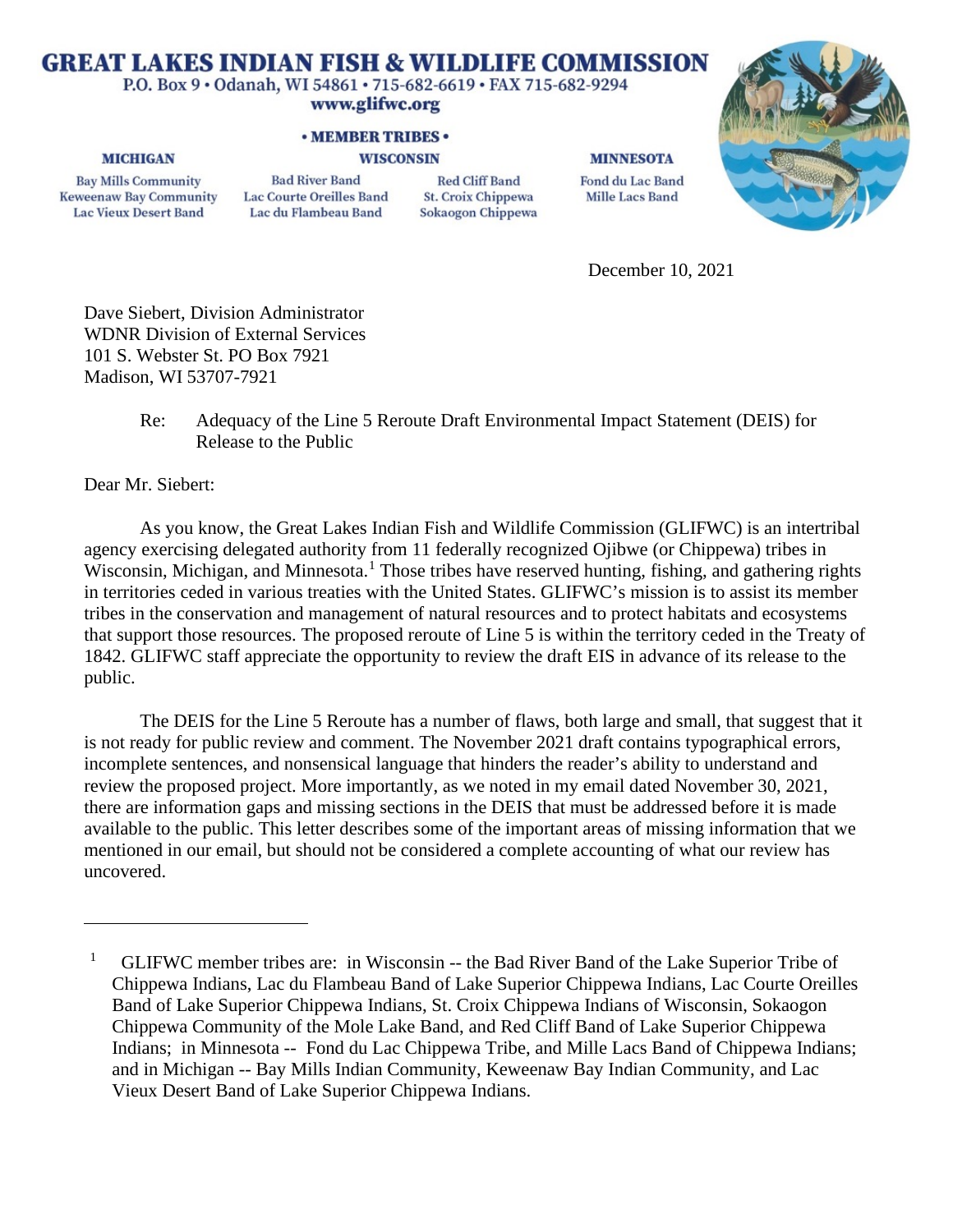Dave Siebert December 10, 2021 Page 2

There are several sections that have either incorrect or missing information, or are missing entirely. They include:

- Problems with the characterization of treaty rights and other tribal interests in the project area.
- Inadequate data to support analysis or impact interpretation, for example lack of data to support oil spill fate and transport analysis.
- Incorrect route location information and mapping.
- Exclusion of alternatives by the applicant and incorrect interpretation of the effects of alternatives on treaty rights.
- Missing sections on Cumulative Effects and Water Ouality.

The DEIS fundamentally misrepresents the treaty rights of GLIFWC member tribes. This is presumably because the contractor does not understand them. For example, the DEIS states that Alternative RA-2 would have greater impact to treaty harvest access than the preferred alternative because it is longer than the preferred alternative. However, because alternative RA-2 crosses fewer acres of public land than the preferred alternative, the impact to areas currently available for tribal treaty protected harvests would be less than the preferred alternative. In fact, from an off-reservation tribal harvest perspective RA-01 and RA-02 both have the advantage of crossing very little public land that is open to treaty guaranteed tribal harvest. Yet, that does not seem to have been considered by either Enbridge or the writers of the DEIS.

Only three GLIFWC member tribes are listed in the Indigenous Communities Section. Ten of GLIFWC's member tribes have usufructuary rights in the 1842 ceded territory. In addition, the Forest County Potawatomi Community (FCPC) is listed. FCPC is not a signatory to the 1842 Treaty with the Chippewa, and its treaty protected natural resource harvests are likely to be different than for GLIFWC member tribes. Each tribe deserves an accurate description and adequate consideration in the DEIS. As we stated during scoping, GLIFWC would be glad to assist in drafting the DEIS's description of treaty rights.

The DEIS lacks baseline data sufficient to assess potential impacts of the proposed project. For example, since scoping for this project began, GLIFWC has advocated for a fate and transport analysis of areas potentially impacted by crude oil spills. This modeling requires data on hydrology and geomorphology at the proposed stream crossings. Yet the applicant has not provided data that would allow this analysis to be performed. Despite the lack of analysis, the DEIS states, with no justification or support, that impacts of spills are not expected to affect downgradient waterbodies (e.g. Lake Superior). Similar problems in lack of basic data are apparent for wetlands, endangered species, fisheries and access roads, to name a few.

The DEIS contains maps that are outdated and incorrectly show the proposed route. For example, Project Route Maps, Appendix A of the DEIS do not show the currently proposed route. In the area of Popco Road the maps show the pipeline centerline taking a route that would avoid several wetlands which are in fact impacted by the actual proposed route. As another example, the route shown in Appendix A near Block Road misses several wetlands and stream crossings that are actually crossed by